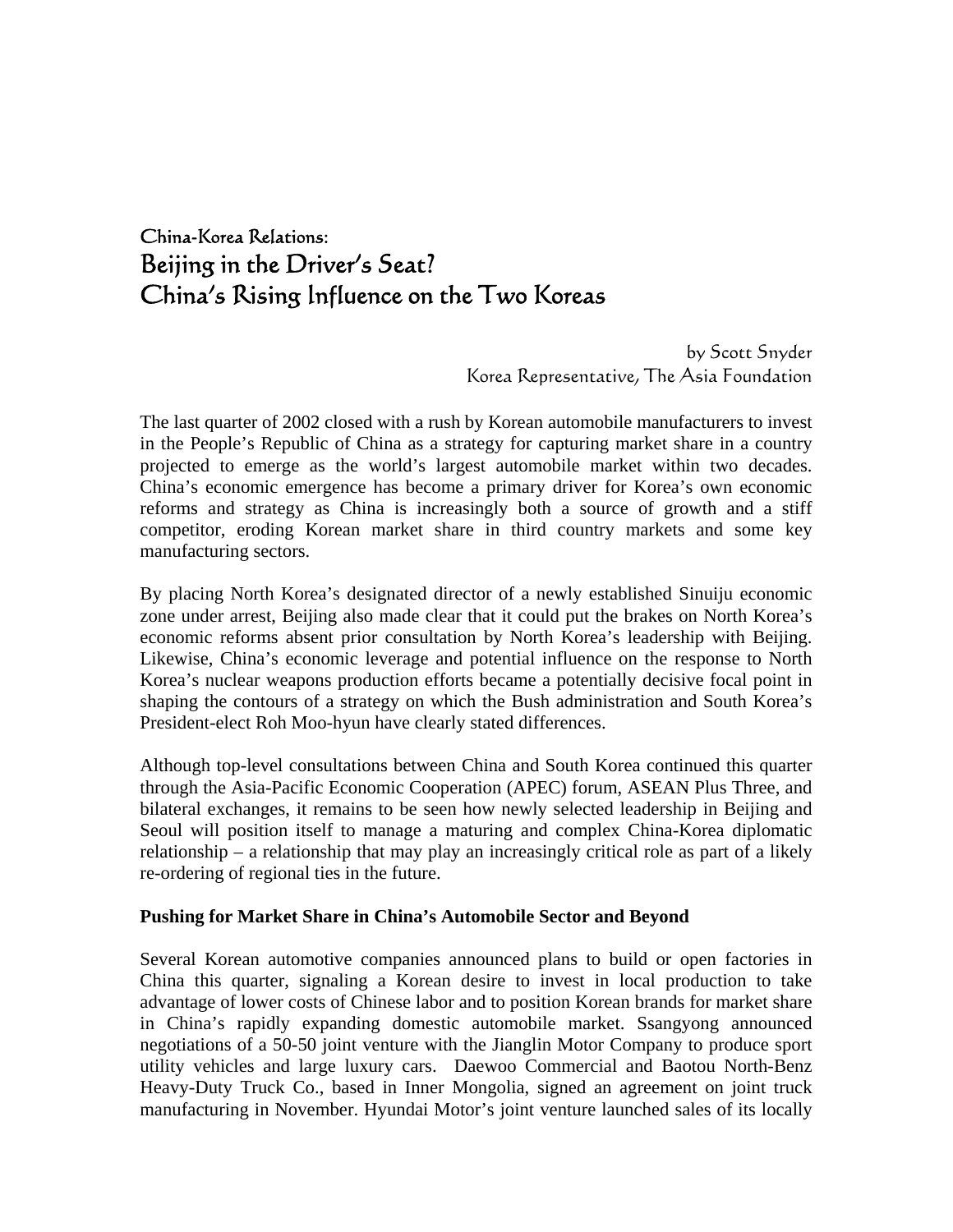produced EF Sonata on Dec. 23, with plans to sell over 80,000 cars in 2003 and to expand its production capacity to 500,000 units by 2010 through investments of over \$1.1 billion. Kia Motors has also launched sales of the "Qianlima" in a joint venture with Dongfeng Yueda Kia Motors and aims to sell 50,000 units next year.

Korean investments in China's manufacturing sector, both in automobiles and more broadly, are consistent with China's development as a global manufacturing hub on the basis of its labor cost advantage. China is the world's leading destination for foreign direct investment (FDI). In addition to plant investments in the automobile sector, Korean companies are pouring investment into China in a wide array of sectors including textiles, information technology and telecommunications equipment, machinery components and equipment manufacturing, and chemical/petroleum. Surprisingly, Korean small- and medium-size enterprises are leading the Korean FDI charge in China, primarily focusing on northeastern China, including Shandong province, Tianjin, Liaoning, and Jiangsu provinces, and Shanghai. 2001, the Export-Import Bank of Korea reports that actual Korean FDI to China reached \$466 million in China in 990 different projects, a 50 percent increase over the previous year and marked a partial recovery toward prefinancial crisis levels of Korean investment in China that had peaked in 1996 at over \$835 million. The Korea Trade-Investment Promotion Agency reported that contracted investment in China in the first eight months of this year was the equivalent of the entire amount of contracted investment in 2001, totaling almost \$1 billion.

China surpassed the United States as the primary destination for Korean investment this year. In addition, "greater China" (including Hong Kong) has now surpassed the United States as Korea's number one trade partner in the first nine months of 2002, according to the Bank of Korea. Greater China and the United States are each receiving around 20 percent of South Korea's total exports. Sino-Korean bilateral trade in 2001 reached \$31.5 billion, driven primarily by China's increasing demands for Korean products in the electronics, computer, semiconductor, and telecommunication sectors. In the first nine months of 2002, the Korea Trade Promotion Agency reports bilateral trade with China has reached over \$28.635 million, a 20+ percent increase from 2001. Final figures for 2002 are likely to show China-ROK bilateral trade at around \$38 billion.

A survey among major Korean conglomerates shows that 43 percent now believe that the technology gap between Korea and China in major industrial fields has been reduced to about four to five years, while 27 percent of Korean firms believe that the gap is only one to three years, and 10 percent of respondents believe that there is no difference in technological levels between the two countries. Most of the firms polled are planning to expand operations, mostly through foreign direct investment. This dovetails nicely with the results of a Korea Industrial Technology Foundation survey of over 1,000 Chinese businesses and research institutes, which revealed strong interest among Chinese firms in Korean capital and technology investments. The South Korean Ministry of Commerce, Industry, and Energy is projecting that Korea's technological advantages in the automobiles, semiconductors, and shipbuilding will be "greatly reduced" by 2010. One example of the impact of China's export boom on Korea's competitiveness in third country markets: South Korea's share of the U.S. market appears to have "peaked" at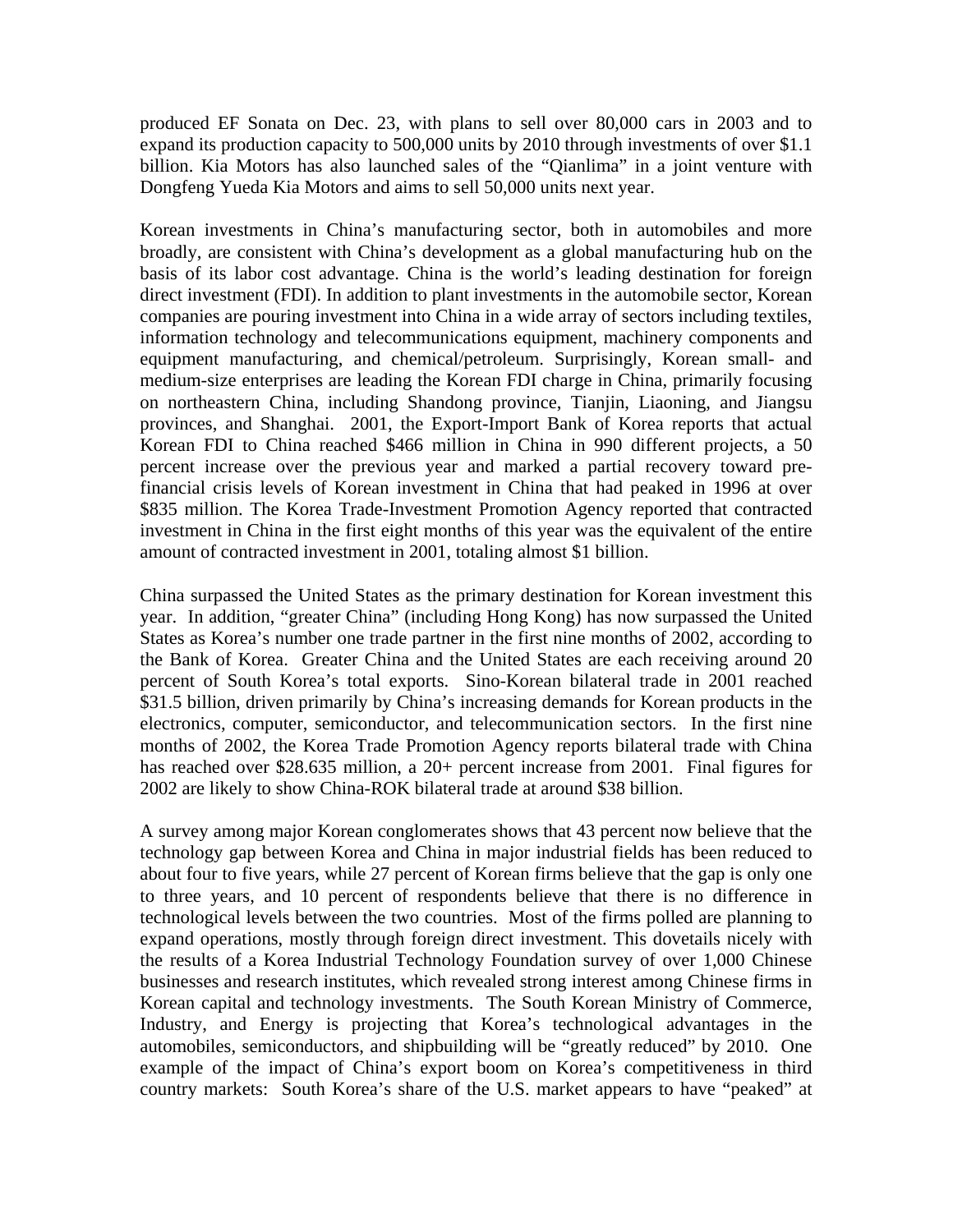3.31 percent in the year 2000, while China's market share in the U.S. continued to grow from 8.22 percent in the year 2000 to over 10 percent in 2002. A similar pattern has developed in the respective shares of South Korea and China with Japan. Increased Korean investment in China's manufacturing sector reflects a strategy designed to take advantage of heightened efficiencies in market integration between the two countries.

## **Applying the Brakes to North Korea's Sinuiju Plans**

Like a passing tornado that was highly visible yet left no discernible mark on the landscape, Chinese-born Dutch national entrepreneur Yang Bin and his Euro-Asia Agricultural Company took center stage for about two weeks at the end of September as the key figure in a dramatic, failed bid to launch North Korean economic reforms. Yang, a well-heeled flower importer and developer of a Shenyang theme park who had been honored by *Fortune* magazine as one of China's 10 richest businessmen, announced that he had been appointed as the designated director for a planned Sinuiju Special Administrative Region, located on the North Korea-China border and touted as a major step by North Korea to open up its economy to international investment. With press fanfare and special arrangements for leading business journalists to fly from Hong Kong to Pyongyang on Yang Bin's private jet, promises were made and assurances given that Yang Bin had been given the only set of keys to the zone and that there would be no interference and only ("single-hearted"?) support from the leadership in Pyongyang. Indeed, the legal infrastructure for the zone was so well-developed, according to the experts, that the results of a joint research project on how to reform North Korea's economy led by a consortium of Korean government think tanks were reportedly delayed. The reason was that the legal infrastructure for the Sinuiju Special Administrative Region was well ahead of what South Korean specialists had been prepared to recommend.

Despite the hard work of North Korean technocrats and law drafters to provide a legal framework for the Sinuiju Special Administrative Region, the political leadership hijacked the project, as Kim Jong-il chose an individual known for his ability to deliver favors to North Korea in recent years and who Kim is reported to have come to look on as his own son. The major problems were that Yang Bin's meteoric business rise apparently had come through questionable business activities, alleged tax evasion, and relationships with known criminal elements in China. Regardless of which of Yang's qualities or background connections might have been most impressive to the Dear Leader, Yang's rising profile drew the attention of Chinese authorities, who proved to be distinctly unenthusiastic about and unimpressed by Yang's new role and responsibilities.

Having made promises to the international media at the Pyongyang unveiling of his new role as the new "governor-general" of Sinuiju, Yang found his new mini-kingdom falling apart like a house of cards. First, Yang's promises of visa-free travel for South Korean and other foreign journalists to view the Sinuiju Special Administrative Region met with resistance from local North Korean authorities, who failed to provide entry permits despite Yang's assurances. Yang's keys could not unlock the doors to the city of Sinuiju, nor were his abortive efforts able to attract a cent of foreign capital. As Yang was preparing to launch the next stage of his publicity blitz through a planned visit to South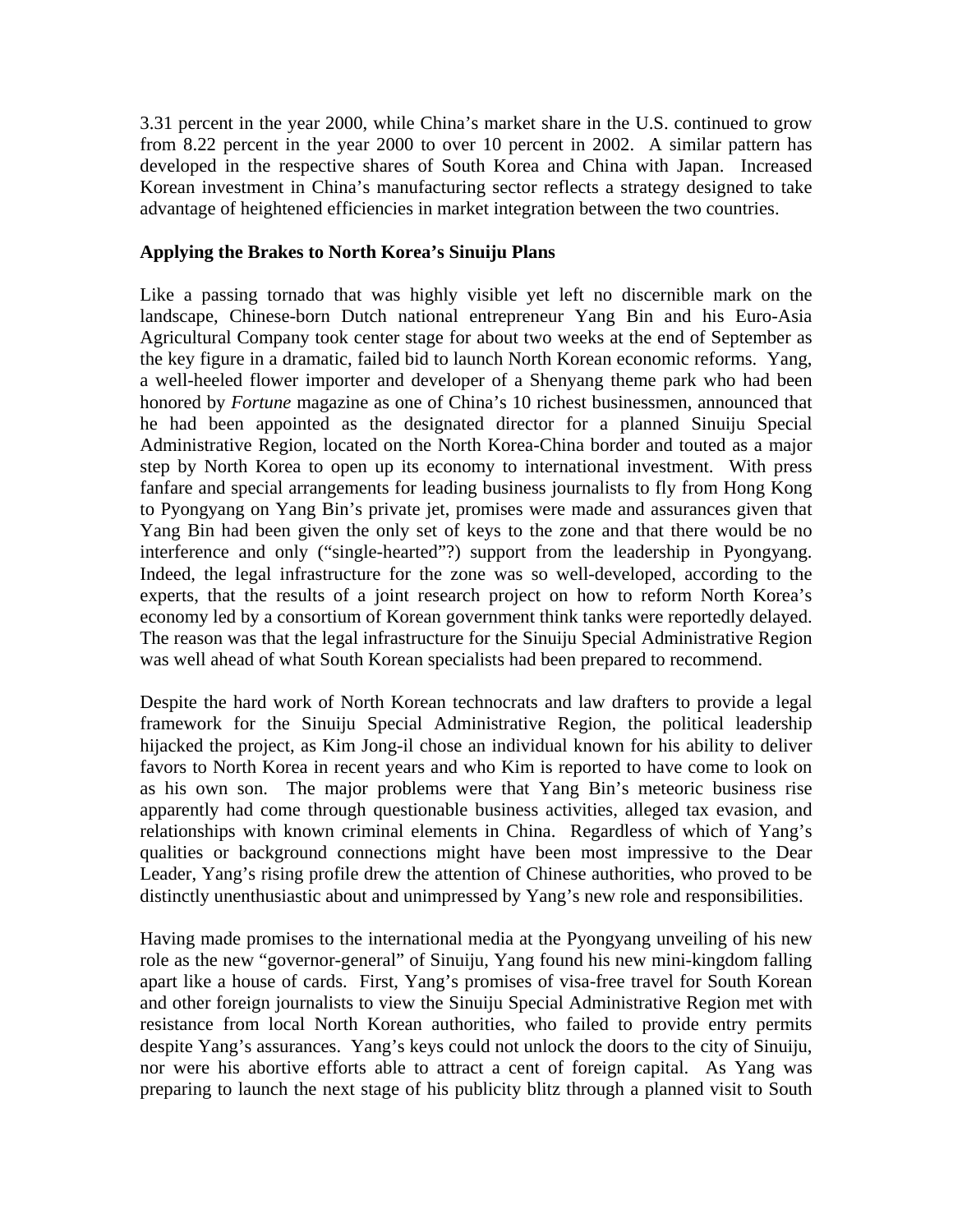Korea in early October, Chinese authorities detained him and placed him under house arrest under suspicion of tax evasion, where he has remained ever since.

There are plenty of rumors regarding Chinese motives for shutting down Yang's ambitions as the "sovereign" mayor of Sinuiju Special Administrative Region, aside from the fact that outside lists of China's richest tycoons appear to be an excellent way of drawing special attention from Chinese tax authorities. Indeed, China had publicly and privately supported North Korean reforms, so why pull the plug just when Pyongyang appeared to finally be taking Beijing's advice? One popular theory is that China was upset that the North had moved forward with major plans for Sinuiju without informing Beijing of the plans or consulting on their implementation. Such a theory gives credence to views that relations between Beijing and Pyongyang have deteriorated markedly following Jiang Zemin's September 2001 visit to Pyongyang, as Kim Jong-il has evidently focused his primary time and attention on wooing Russian President Vladimir Putin at the expense of relations with Beijing.

Another theory is that Beijing's leaders were in fact in opposition to the Sinuiju Special Administrative Region as a potential drain on South Korean investment in northeastern China. This reported opposition may have been fed by plans on the drawing board in Dandong, the Chinese city opposite Sinuiju, to woo South Korean capital investment to the Chinese side of the border as a springboard for supporting economic opening in North Korea. Another possible motive for Chinese opposition may have derived from concerns that with Yang Bin in charge of the project, Sinuiju would have been likely to attract illegitimate capital as a convenient offshore base for corrupt activities throughout China's northeast and a haven for any of Yang's friends who might be able to run illicit networks with impunity from Sinuiju, where they would beyond the reach of China's sovereign jurisdiction. Given the North's economic track record and some of its "specialized exports" in the areas of counterfeiting and drug trafficking, it is not hard to imagine that, under the wrong management, Sinuiju might be likely to have more in common with prehandover Macao than Shenzhen.

The Yang Bin episode and the announcement of the Sinuiju Special Administrative Region provided an apparently contradictory prelude to North Korea's forced admission that it had been pursuing a program to produce highly enriched uranium, having procured centrifuges from Pakistan and possibly other equipment from the People's Republic of China. Although China has not been tied directly to the North Korean program, China's past proliferation of missile technologies to Pakistan indirectly implicates Beijing as a potential source of North Korean proliferation activities as well. Despite China's firm commitment to nonproliferation on the Korean Peninsula as an objective squarely within its national interests, there have been inconsistencies in the implementation of policies designed to assure those objectives.

In addition, the tension between China's need for a strategic buffer on the one hand and the need for a peaceful and stable environment conducive to China's economic development on the other is clearly coming into relief as North Korea breaks out of its commitments to the 1994 Geneva Agreed Framework and the Nuclear Non-Proliferation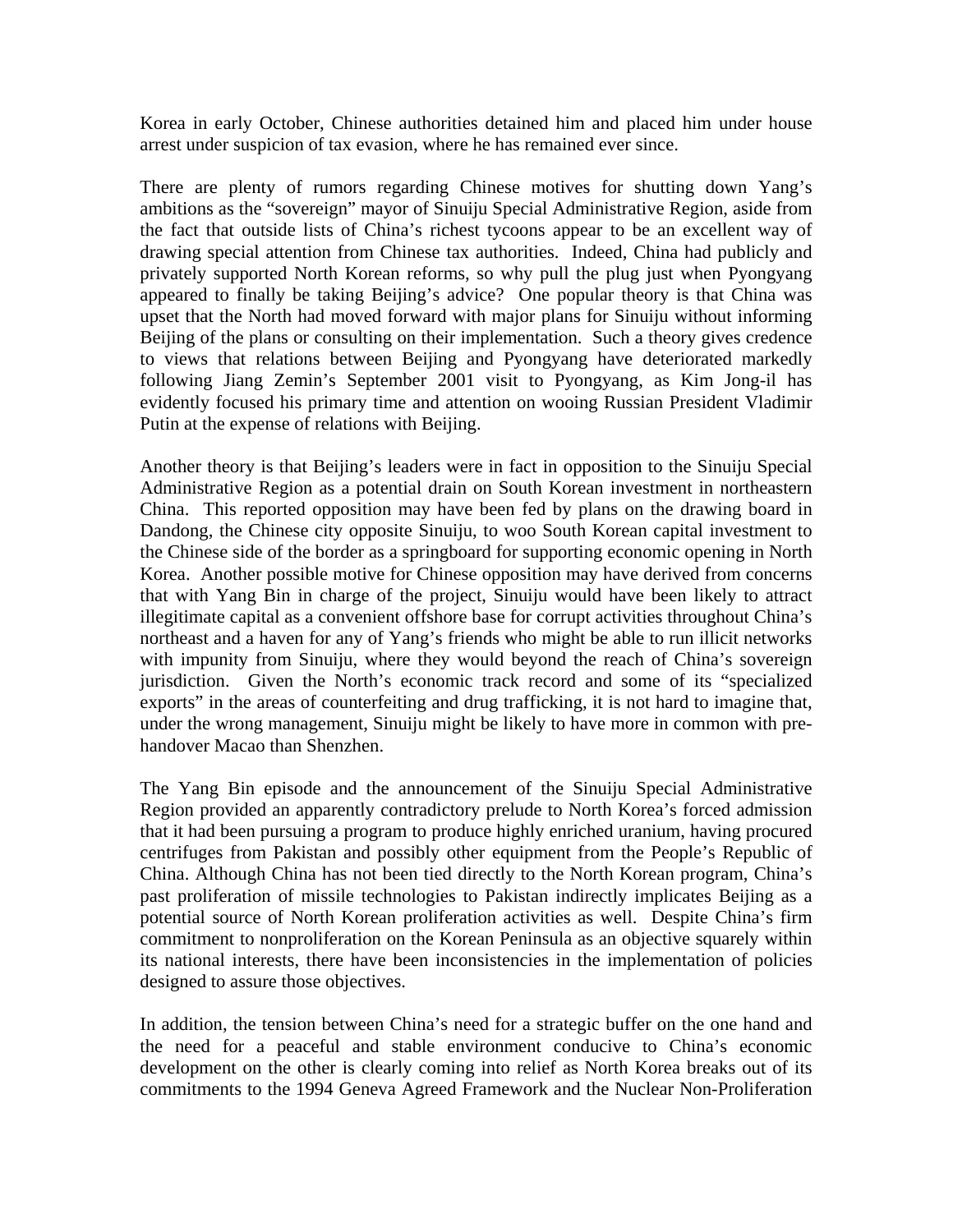Treaty (NPT). Apparent divisions between South Korea and the United States on the proper course of action for managing North Korea's nuclear weapons development activities are another factor that complicates China's response (and gives China decisive influence on the future course of international policy toward North Korea's nuclear development efforts), as is the legitimate question – raised by the Yang Bin incident – of exactly which levers China can effectively use to influence North Korean behavior, given the apparent limits of North Korea's attention to Beijing's perspectives and concerns. On the other hand, who has more potential leverage to bring North Korea in line – in ways that could dramatically expand China's regional influence and "space," if indeed a U.S. troop presence in South Korea proves unsustainable – than Beijing? Chinese policy makers will address these questions in future quarters.

### **Tuning up the Relationship under New Leadership**

Both Beijing and Seoul have selected new leadership in the final quarter of 2002, both of which will take the helm in 2003. The next generation of leadership in Seoul and Beijing is likely to find enticing the economic foundations that have been laid by their predecessors and will be most eager to build upon them. A major question is whether that economic influence is now so important that it will also open up opportunities in the political and security spheres that may support or catalyze a fundamental restructuring of the regional security order in Northeast Asia. The handling of North Korea's manifest strengths and weaknesses will be one lens through which the relationship between Beijing and Seoul will continue to develop.

South Korean President-elect Roh Moo-hyun has been eager to support regional economic development and integration in Northeast Asia as a foundation and buffer through which political/security conflicts may be avoided. Such economic interactions are an investment in good neighborly relations that President-elect Roh perceives as an attractive way of guaranteeing South Korea's security and prosperity. One interesting question is how Roh's past training as a labor and human rights lawyer will influence his handling of criminal justice or human rights issues as they relate to China and to the management of North Korean refugee issues that have become focal points earlier in the year (see "Clash, Crash, and Cash: Core Realities in the Sino-Korean Relationship," *Comparative Connections,* Vol. 4, No. 2, July 2002). For instance, the South Korean government has recently given several deportation warnings to Xu Bo, a Chinese democracy activist during Tiananmen, prompting protest letters to the South Korean government from leading Chinese democracy activist Wei Jingsheng in support of Xu's case. Another interesting issue will be whether Roh, a Buddhist, will continue the South Korean government's unwillingness to issue a visa to the Dalai Lama, in opposition to efforts by groups such as Buddhist's Solidarity for Reform to invite the Dalai Lama to visit South Korea for the first time. Thus far, Roh's overall emphasis as it relates to foreign affairs has been that he plans to follow the diplomatic path set by his predecessor, President Kim Dae-jung, a path which is generally favorable to continued expansion of the China-South Korea relationship.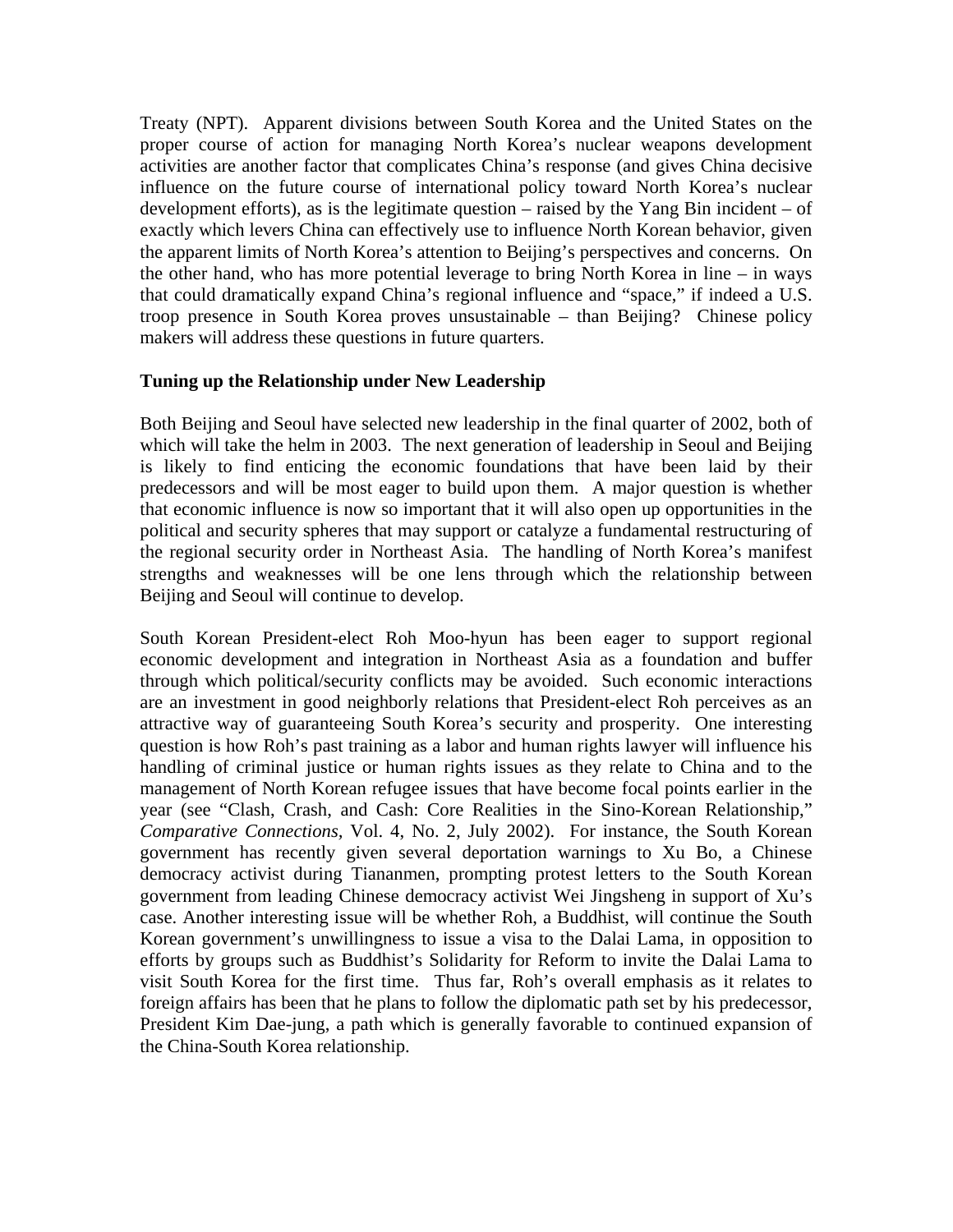The Chinese leadership view of South Korea is also likely to focus on continuity. Many of China's fourth generation leadership have been to Korea on extended visits and South Korea remains a fascinating model – with both positive and negative lessons to be drawn upon and applied – for China's own development and political liberalization. Given the size of China's own bad debt problem in the banking sector, the Korean Asset Management Company may see attractive opportunities to work with Chinese counterparts now and in the future. It will take time to see how the adjustments of the fourth generation leadership and the vibrancy of political reforms being pursued in the context of Roh Moo-hyun's election in Korea, as well as the broader political and economic adjustments underway in the region, will influence the next stage in the development of the China-South Korea relations.

# **Chronology of China-Korea Relations October-December 2002**

**Oct. 3, 2002:** South Korea arrests 162 people on charges of smuggling Chinese-made narcotics into Korea and selling them to domestic drug users in the country's biggest-ever drug bust.

**Oct. 4, 2002:** The South Korean Ministry of Commerce, Industry, and Energy announces that the Korea Industrial Complex Corp. (KICC) signed an agreement with Dandong City to build an industrial complex by 2003 exclusively for Korean manufacturing companies.

**Oct. 4, 2002:** Yang Bin, chosen by North Korea (DPRK) to administer North Korea's special administrative region, is detained by Chinese authorities on suspicion of tax evasion.

**Oct. 8, 2002:** In a protest letter to the presidential office of Cheong Wa Dae, Chinese democracy activist Wei Jingsheng expresses regret over the ROK Justice Ministry's alleged threat that Xu Bo would face deportation unless he stops actively promoting democracy in China.

**Oct. 10, 2002:** A North Korean delegation holds discussions with Chinese counterparts in Beijing regarding the fate of Sinuiju Special Administrative Region head Yang Bin.

**Oct. 12, 2002:** Twenty North Korean refugees who had sought refuge in the South Korean consulate in Beijing since mid-September arrive in Seoul.

**Oct. 29, 2002:** The Cabinet approves a regulation allowing ethnic Koreans from China to work in service industries, under F-1 visas for "visiting and joining families," even if they have no kin in Korea. The visa will allow ethnic Koreans from China to stay for up to two years, with unlimited extensions.

**Nov. 2, 2002:** Korea and China reach an accord on the fishing quota for 2003, giving Korean vessels an extension of the same 60,000 ton limit inside China's exclusive